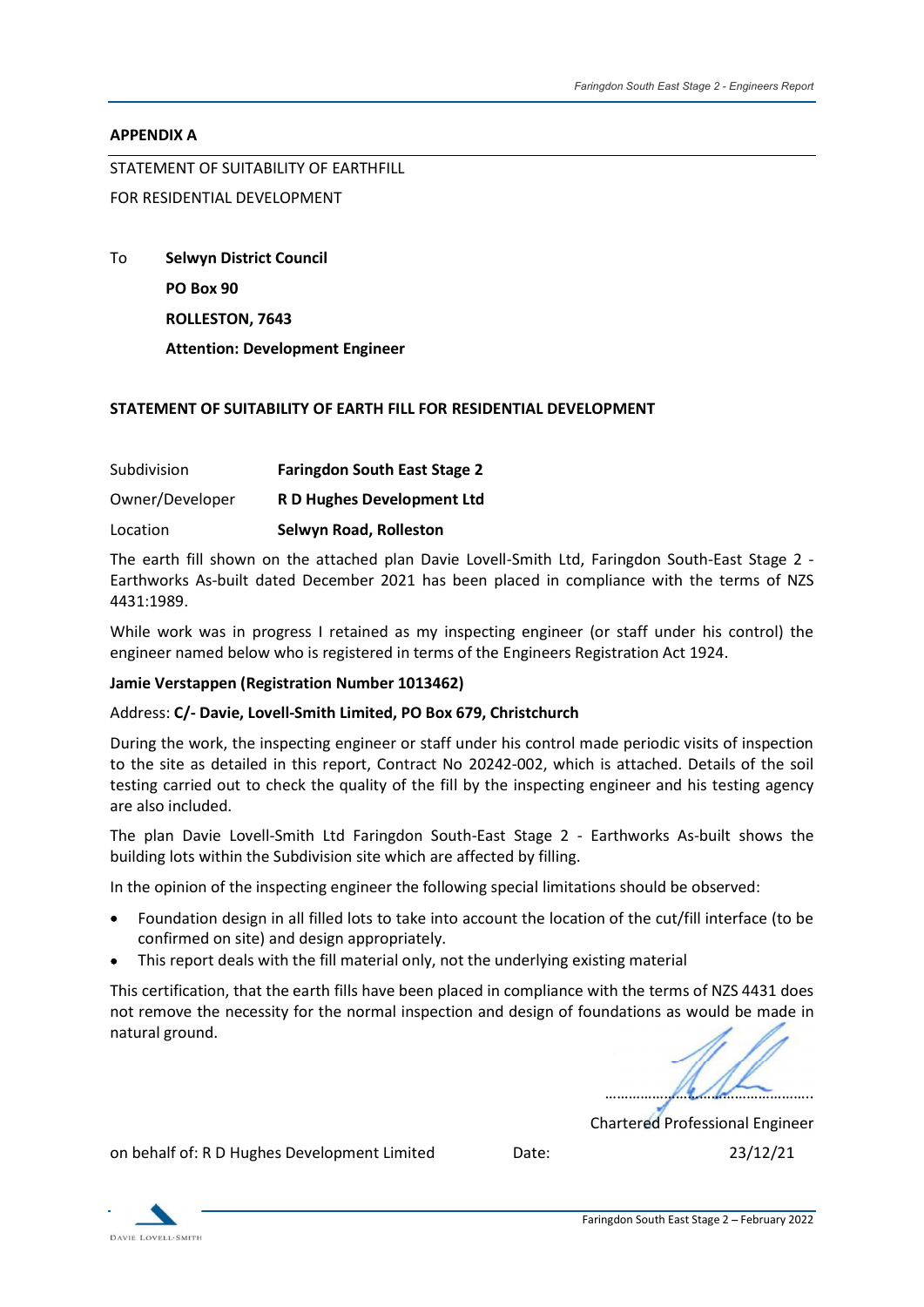# Earthworks - Earthfill As-Built Plans